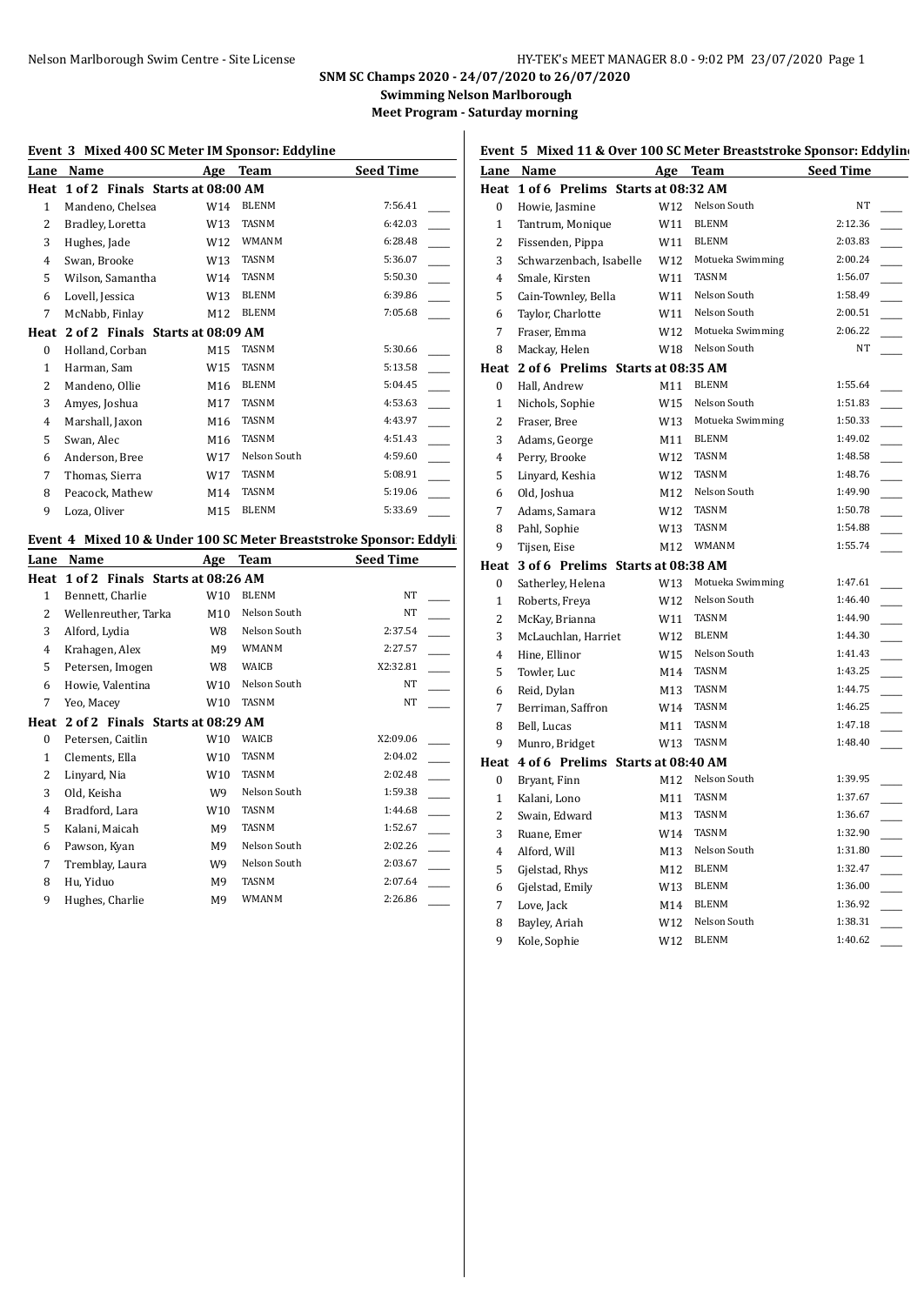## **SNM SC Champs 2020 - 24/07/2020 to 26/07/2020 Swimming Nelson Marlborough**

**Meet Program - Saturday morning**

|              | Heat 5 Prelims (#5 Mixed 11 & Over 100 SC Meter Breaststroke Sponse |                 |                  |         | Heat 4 o     |            |
|--------------|---------------------------------------------------------------------|-----------------|------------------|---------|--------------|------------|
| $\bf{0}$     | Wallace, Grace                                                      | W16             | Motueka Swimming | 1:31.33 | 0            | Bra        |
| $\mathbf{1}$ | Huata-Findlay, Olivia                                               | W12             | Nelson South     | 1:30.11 | $\mathbf{1}$ | Pla        |
| 2            | Kroupa, Kate                                                        | W15             | Motueka Swimming | 1:26.11 | 2            | Hu         |
| 3            | Bugler, Jack                                                        | M17             | <b>BLENM</b>     | 1:25.84 | 3            | Ed         |
| 4            | Marra, Luci                                                         | W15             | <b>BLENM</b>     | 1:23.37 | 4            | Mu         |
| 5            | Hobbs, Hannah                                                       | W14             | Nelson South     | 1:25.47 | 5            | <b>Bry</b> |
| 6            | Timpson, Lexi                                                       | W15             | <b>BLENM</b>     | 1:25.94 | 6            | Sm         |
| 7            | Ketel, Mya                                                          | W <sub>13</sub> | <b>TASNM</b>     | 1:29.91 | 7            | Go         |
| 8            | Traut, Lucca                                                        | M13             | TASNM            | 1:31.33 | 8            | Col        |
| 9            | Bennett, Jessica                                                    | W14             | <b>BLENM</b>     | 1:31.36 | 9            | Kei        |
|              |                                                                     |                 |                  |         |              |            |
| Heat         | 6 of 6 Prelims Starts at 08:45 AM                                   |                 |                  |         | Heat         | 5 c        |
| $\mathbf{0}$ | Satherley, Jacob                                                    | M15             | Motueka Swimming | 1:20.34 | 0            | Old        |
| 1            | Hall, Lilly                                                         | W14             | Nelson South     | 1:16.16 | 1            | Loy        |
| 2            | Loach, Rebecca                                                      | W16             | TASNM            | 1:15.64 | 2            | Cai        |
| 3            | Lile, Reuben                                                        | M16             | <b>TASNM</b>     | 1:11.84 | 3            | Ste        |
| 4            | Glover, George                                                      | M17             | <b>BLENM</b>     | 1:09.51 | 4            | Elle       |
| 5            | Huata-Findlay, Wilson                                               | M14             | Nelson South     | 1:11.55 | 5            | Ru:        |
| 6            | Eden, Connor                                                        | M15             | Nelson South     | 1:13.52 | 6            | Ma         |
| 7            | Riley, Piper                                                        | W16             | <b>TASNM</b>     | 1:15.99 | 7            | Bra        |
| 8            | Barton, Cate                                                        | W15             | Nelson South     | 1:18.01 | 8            | Rei        |
| 9            | Richards, Minnette                                                  | W14             | <b>BLENM</b>     | 1:20.39 | 9            | Wa         |

# **Event 6 Mixed 11 & Over 50 SC Meter Freestyle Sponsor: Eddyline**

| Lane           | Name                               | Age             | Team             | <b>Seed Time</b> |  |
|----------------|------------------------------------|-----------------|------------------|------------------|--|
| Heat           | 1 of 10 Prelims Starts at 08:47 AM |                 |                  |                  |  |
| 3              | Bell, Dylan                        | M11             | <b>TASNM</b>     | <b>NT</b>        |  |
| 4              | Taylor, Charlotte                  | W11             | Nelson South     | 51.60            |  |
| 5              | Bugler, Samuel                     | M16             | <b>BLENM</b>     | <b>NT</b>        |  |
| 6              | Skehan, Max                        | M11             | <b>BLENM</b>     | NT               |  |
| Heat           | 2 of 10 Prelims Starts at 08:49 AM |                 |                  |                  |  |
| 0              | Mackay, Helen                      | W18             | Nelson South     | 43.90            |  |
| $\mathbf{1}$   | Fraser, Bree                       | W <sub>13</sub> | Motueka Swimming | 42.81            |  |
| $\overline{c}$ | Schwarzenbach, Isabelle            | W12             | Motueka Swimming | 42.13            |  |
| 3              | Linyard, Keshia                    | W12             | <b>TASNM</b>     | 39.89            |  |
| $\overline{4}$ | Hall, Andrew                       | M11             | <b>BLENM</b>     | 39.07            |  |
| 5              | Cain-Townley, Bella                | W11             | Nelson South     | 39.11            |  |
| 6              | Howie, Jasmine                     | W12             | Nelson South     | 40.86            |  |
| 7              | Fissenden, Pippa                   | W11             | <b>BLENM</b>     | 42.17            |  |
| 8              | Fraser, Emma                       | W12             | Motueka Swimming | 43.88            |  |
| 9              | Tantrum, Monique                   | W11             | <b>BLENM</b>     | 45.62            |  |
| Heat           | 3 of 10 Prelims Starts at 08:50 AM |                 |                  |                  |  |
| $\bf{0}$       | Satherley, Helena                  | W13             | Motueka Swimming | 38.79            |  |
| $\mathbf{1}$   | Adams, George                      | M11             | <b>BLENM</b>     | 38.13            |  |
| $\overline{2}$ | McLellan, Shane                    | M12             | <b>BLENM</b>     | 37.87            |  |
| 3              | McNabb, Carys                      | W11             | <b>BLENM</b>     | 37.16            |  |
| 4              | Stocker, Harmony                   | W11             | <b>TASNM</b>     | 36.76            |  |
| 5              | Perry, Brooke                      | W <sub>12</sub> | <b>TASNM</b>     | 36.82            |  |
| 6              | Kepess, Marcell                    | M11             | <b>TASNM</b>     | 37.38            |  |
| 7              | Roberts, Freya                     | W <sub>12</sub> | Nelson South     | 37.91            |  |
| 8              | Tijsen, Eise                       | M12             | <b>WMANM</b>     | 38.67            |  |
| 9              | McLauchlan, Harriet                | W <sub>12</sub> | <b>BLENM</b>     | 38.91            |  |
|                |                                    |                 |                  |                  |  |

|              | Heat 4 of 10 Prelims Starts at 08:52 AM |     |                  |       |
|--------------|-----------------------------------------|-----|------------------|-------|
| 0            | Bradley, Billy                          | M13 | TASNM            | 36.67 |
| 1            | Plant, Rylie                            | W14 | <b>BLENM</b>     | 36.01 |
| 2            | Hughes, Maia                            | W14 | WMANM            | 34.86 |
| 3            | Edwards, Katie                          | W15 | TASNM            | 34.04 |
| 4            | Munro, Bridget                          | W13 | <b>TASNM</b>     | 33.95 |
| 5            | Bryant, Finn                            | M12 | Nelson South     | 33.97 |
| 6            | Smith, Mikaela                          |     | W13 WMANM        | 34.62 |
| 7            | Goomes, Rosie                           | W12 | Nelson South     | 35.51 |
| 8            | Collett, Stella                         | W12 | BLENM            | 36.22 |
| 9            | Kenyon, Zarriah                         | W12 | TASNM            | 36.72 |
|              | Heat 5 of 10 Prelims Starts at 08:53 AM |     |                  |       |
| 0            | Old, Joshua                             | M12 | Nelson South     | 33.91 |
| $\mathbf{1}$ | Lovell, Nicola                          | W11 | BLENM            | 33.66 |
| 2            | Cain-Townley, Mia                       | W12 | Nelson South     | 33.57 |
| 3            | Stebbings, Willow                       | W15 | Motueka Swimming | 33.47 |
| 4            | Ellena, Eva                             | W13 | Nelson South     | 33.25 |
| 5            | Russ, Finn                              | M13 | Nelson South     | 33.34 |
| 6            | Marsh, Katie                            | W11 | <b>BLENM</b>     | 33.57 |
| 7            | Bradley, Loretta                        | W13 | TASNM            | 33.63 |
| 8            | Reid, Dylan                             | M13 | <b>TASNM</b>     | 33.85 |
| 9            | Watts, Maddie                           | W16 | Motueka Swimming | 33.92 |
|              | Heat 6 of 10 Prelims Starts at 08:54 AM |     |                  |       |
| 0            | Tremblay, Corey                         | M12 | Nelson South     | 33.01 |
| $\mathbf{1}$ | Hall, Matthew                           | M13 | BLENM            | 32.79 |
| 2            | Seymour, Madeline                       | W12 | TASNM            | 32.62 |
| 3            | Kroupa, Kate                            | W15 | Motueka Swimming | 31.98 |
| 4            | Ruane, Keara                            | W12 | TASNM            | 31.91 |
| 5            | Oliver, Amy                             | W14 | WMANM            | 31.97 |
| 6            | Alford, Will                            | M13 | Nelson South     | 32.23 |
| 7            | Kalani, Lono                            | M11 | <b>TASNM</b>     | 32.77 |
| 8            | Hine, Ellinor                           | W15 | Nelson South     | 32.92 |
| 9            | Krahagen, Charlotte                     | W13 | <b>WMANM</b>     | 33.19 |
|              | Heat 7 of 10 Prelims Starts at 08:56 AM |     |                  |       |
| 0            | Gjelstad, Emily                         | W13 | <b>BLENM</b>     | 31.87 |
| 1            | Ruane, Emer                             | W14 | TASNM            | 31.76 |
| 2            | Traut, Lucca                            | M13 | TASNM            | 31.35 |
| 3            | Love, Jack                              | M14 | BLENM            | 31.33 |
| 4            | Hall, Lilly                             | W14 | Nelson South     | 31.03 |
| 5            | Price, Alfie                            | M11 | BLENM            | 31.27 |
| 6            | Swan, Brooke                            | W13 | TASNM            | 31.34 |
| 7            | Glover, Eliza                           | W12 | BLENM            | 31.52 |
| 8            | Towler, Luc                             | M14 | TASNM            | 31.85 |
| 9            | Wallace, Grace                          | W16 | Motueka Swimming | 31.90 |
| Heat         | 8 of 10 Prelims Starts at 08:57 AM      |     |                  |       |
| 0            | Lovell, Jessica                         | W13 | BLENM            | 30.77 |
| 1            | Chadderton, Emily                       | W13 | Nelson South     | 30.64 |
| 2            | Marshall, Alexandra                     | W13 | TASNM            | 30.27 |
| 3            | Bronte, Elysia                          |     | WMANM            | 30.16 |
| 4            |                                         | W16 | TASNM            | 29.81 |
|              | Scott, Jess                             | W15 | BLENM            | 30.08 |
| 5            | Timpson, Lexi                           | W15 | BLENM            | 30.18 |
| 6            | Marra, Luci                             | W15 | Motueka Swimming | 30.52 |
| 7            | Satherley, Jacob                        | M15 | BLENM            | 30.71 |
| 8            | Thorstensen, Kyla                       | W13 | Nelson South     | 30.79 |
| 9            | Hobbs, Hannah                           | W14 |                  |       |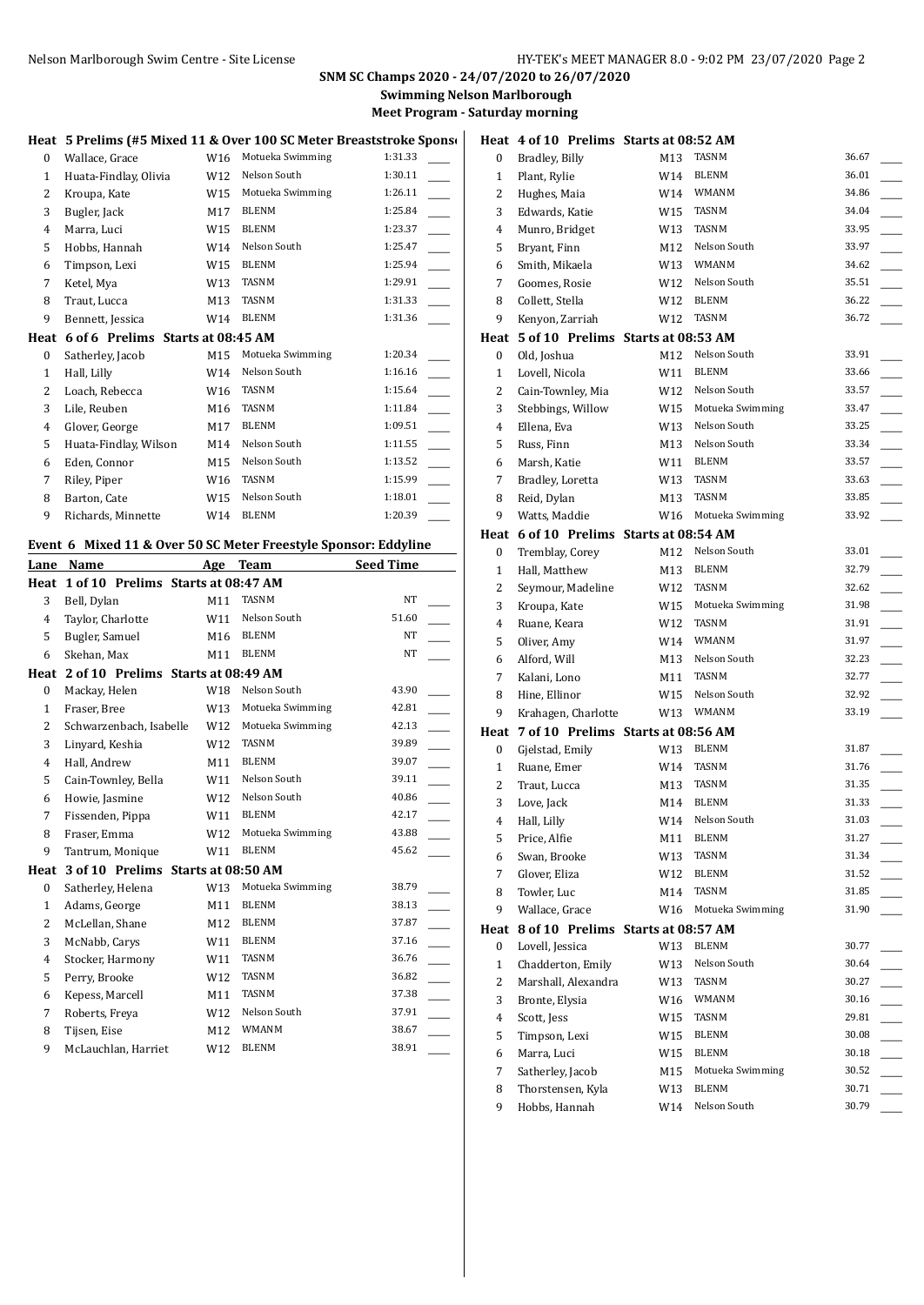### **SNM SC Champs 2020 - 24/07/2020 to 26/07/2020 Swimming Nelson Marlborough**

**Meet Program - Saturday morning**

### Heat 9 Prelims (#6 Mixed 11 & Over 50 SC Meter Freestyle Sponsor: Ed

| 0    | Douglas, Caleb                      | M15             | <b>TASNM</b> | 29.44 |
|------|-------------------------------------|-----------------|--------------|-------|
| 1    | Grenfell, Alexandra                 | W15             | Nelson South | 29.24 |
| 2    | Gallagher, Jessica                  | W14             | Nelson South | 29.13 |
| 3    | Ellis, Lucy                         | W <sub>13</sub> | QESCB        | 29.04 |
| 4    | Barr, Jemima                        | W14             | TASNM        | 28.73 |
| 5    | Peacock, Mathew                     | M14             | <b>TASNM</b> | 28.97 |
| 6    | Barton, Adam                        | M14             | Nelson South | 29.09 |
| 7    | McAuley, Jobe                       | M13             | <b>TASNM</b> | 29.19 |
| 8    | Smale, Abbey                        | W17             | TASNM        | 29.35 |
| 9    | Fox, Kimberley                      | W14             | <b>TASNM</b> | 29.46 |
|      | 10 of 10 Prelims Starts at 08:59 AM |                 |              |       |
| Heat |                                     |                 |              |       |
| 0    | Bryant, Emily                       | W16             | Nelson South | 28.51 |
| 1    | Seymour, William                    | M14             | <b>TASNM</b> | 26.94 |
| 2    | Bayley, Oxford                      | M16             | Nelson South | 26.34 |
| 3    | Drummond, Fergus                    | M16             | <b>TASNM</b> | 25.83 |
| 4    | Amyes, Joshua                       | M17             | TASNM        | 24.43 |
| 5    | Swan, Alec                          | M16             | <b>TASNM</b> | 24.92 |
| 6    | Timpson, Hamish                     | M17             | <b>BLENM</b> | 25.95 |
| 7    | Thurlow, Isabella                   | W15             | <b>TASNM</b> | 26.86 |
| 8    | Verran, Joel                        | M14             | <b>BLENM</b> | 28.29 |

### **Event 7 Mixed 10 & Under 200 SC Meter Backstroke Sponsor: Eddyline**

|    | Lane Name                             | Age             | Team         | <b>Seed Time</b> |
|----|---------------------------------------|-----------------|--------------|------------------|
|    | Heat 1 of 1 Finals Starts at 09:01 AM |                 |              |                  |
| 3  | Wellenreuther, Tarka                  | M <sub>10</sub> | Nelson South | NT               |
|    | Kalani, Maicah                        | M9              | TASNM        | 3:17.29          |
| 5. | Daly, Harriett                        | W9              | TASNM        | 3:52.04          |

#### **Event 8 Mixed 11 & Over 200 SC Meter Backstroke Sponsor: Eddyline**

| Lane | Name                                   | Age | Team         | <b>Seed Time</b> |
|------|----------------------------------------|-----|--------------|------------------|
|      | Heat 1 of 4 Prelims Starts at 09:06 AM |     |              |                  |
| 3    | Fissenden, Pippa                       | W11 | BLENM        | NT               |
| 4    | Adams, Zoe                             | W14 | BLENM        | NT               |
| 5    | McLellan, Shane                        | M12 | BLENM        | NT               |
| Heat | 2 of 4 Prelims Starts at 09:10 AM      |     |              |                  |
| 0    | Nichols, Sophie                        | W15 | Nelson South | NT               |
| 1    | Berriman, Saffron                      | W14 | <b>TASNM</b> | 3:38.46          |
| 2    | Pahl, Sophie                           | W13 | TASNM        | 3:13.70          |
| 3    | Edwards, Katie                         | W15 | TASNM        | 3:07.07          |
| 4    | Seymour, Madeline                      | W12 | TASNM        | 3:04.43          |
| 5    | Gallagher, Jessica                     | W14 | Nelson South | 3:05.19          |
| 6    | Kepess, Marcell                        | M11 | TASNM        | 3:13.41          |
| 7    | McNabb, Carys                          | W11 | BLENM        | 3:29.31          |
| 8    | Mandeno, Chelsea                       | W14 | <b>BLENM</b> | 3:46.49          |

| Heat         | 3 of 4 Prelims Starts at 09:15 AM      |     |                  |         |
|--------------|----------------------------------------|-----|------------------|---------|
| 0            | Stebbings, Willow                      | W15 | Motueka Swimming | 2:57.04 |
| $\mathbf{1}$ | Love, Jack                             | M14 | <b>BLENM</b>     | 2:56.27 |
| 2            | McNabb, Lachlan                        | M14 | <b>BLENM</b>     | 2:50.48 |
| 3            | Kalani, Lono                           | M11 | <b>TASNM</b>     | 2:46.69 |
| 4            | Thorstensen, Kyla                      | W13 | <b>BLENM</b>     | 2:43.73 |
| 5            | Eden, Caitlin                          | W13 | Nelson South     | 2:46.00 |
| 6            | Grenfell, Annabel                      | W12 | Nelson South     | 2:49.71 |
| 7            | McNabb, Finlay                         | M12 | <b>BLENM</b>     | 2:54.35 |
| 8            | Kole, Sophie                           | W12 | <b>BLENM</b>     | 2:56.40 |
| 9            | Bell, Lucas                            | M11 | <b>TASNM</b>     | 2:58.52 |
|              | Heat 4 of 4 Prelims Starts at 09:19 AM |     |                  |         |
| 0            | McAuley, Jobe                          | M13 | <b>TASNM</b>     | 2:40.59 |
| $\mathbf{1}$ | Holland, Corban                        | M15 | <b>TASNM</b>     | 2:31.96 |
| 2            | Seymour, William                       | M14 | <b>TASNM</b>     | 2:24.51 |
| 3            | Hall, Nic                              | M16 | Nelson South     | 2:21.69 |
| 4            | Heynekamp, Moab                        | M18 | <b>TASNM</b>     | 2:09.88 |
| 5            | Anderson, Bree                         | W17 | Nelson South     | 2:18.66 |
| 6            | Harman, Sam                            | W15 | <b>TASNM</b>     | 2:23.87 |

# 9 Heynekamp, Micaya W14 TASNM 2:42.33 **Event 9 Mixed 11 & Over 100 SC Meter Butterfly Sponsor: Eddyline**

7 Thomas, Sierra W17 TASNM 2:25.72 8 Loza, Oliver M15 BLENM 2:32.19

| Lane             | Name                              | Age             | <b>Team</b>      | <b>Seed Time</b> |
|------------------|-----------------------------------|-----------------|------------------|------------------|
| Heat             | 1 of 4 Prelims Starts at 09:22 AM |                 |                  |                  |
| 3                | Mackay, Helen                     | W18             | Nelson South     | 2:04.71          |
| 4                | Seymour, Madeline                 | W12             | <b>TASNM</b>     | 1:35.82          |
| 5                | Lovell, Nicola                    | W11             | <b>BLENM</b>     | 1:36.53          |
| Heat             | 2 of 4 Prelims Starts at 09:25 AM |                 |                  |                  |
| 0                | Towler, Luc                       | M14             | <b>TASNM</b>     | 1:34.19          |
| $\mathbf{1}$     | Kole, Sophie                      | W12             | <b>BLENM</b>     | 1:28.95          |
| 2                | Cain-Townley, Mia                 | W12             | Nelson South     | 1:27.19          |
| 3                | Wallace, Grace                    | W <sub>16</sub> | Motueka Swimming | 1:26.21          |
| 4                | Grenfell, Annabel                 | W12             | Nelson South     | 1:24.06          |
| 5                | Kroupa, Kate                      | W15             | Motueka Swimming | 1:24.16          |
| 6                | Oliver, Amy                       | W14             | <b>WMANM</b>     | 1:26.62          |
| 7                | Adams, Zoe                        | W14             | <b>BLENM</b>     | 1:27.80          |
| 8                | Edwards, Katie                    | W15             | <b>TASNM</b>     | 1:33.74          |
| Heat             | 3 of 4 Prelims Starts at 09:28 AM |                 |                  |                  |
| $\boldsymbol{0}$ | Bradley, Loretta                  | W13             | <b>TASNM</b>     | 1:22.25          |
| $\mathbf{1}$     | Hughes, Jade                      | W12             | <b>WMANM</b>     | 1:21.15          |
| 2                | Fox, Kimberley                    | W14             | <b>TASNM</b>     | 1:16.69          |
| 3                | Bugler, Jack                      | M17             | <b>BLENM</b>     | 1:15.26          |
| 4                | Ellis, Lucy                       | W13             | QESCB            | 1:13.38          |
| 5                | Lovell, Jessica                   | W13             | <b>BLENM</b>     | 1:14.44          |
| 6                | Douglas, Caleb                    | M15             | <b>TASNM</b>     | 1:15.27          |
| 7                | Gallagher, Jessica                | W14             | Nelson South     | 1:20.36          |
| 8                | Glover, Eliza                     | W12             | <b>BLENM</b>     | 1:21.76          |
| 9                | Gjelstad, Rhys                    | M12             | <b>BLENM</b>     | 1:23.10          |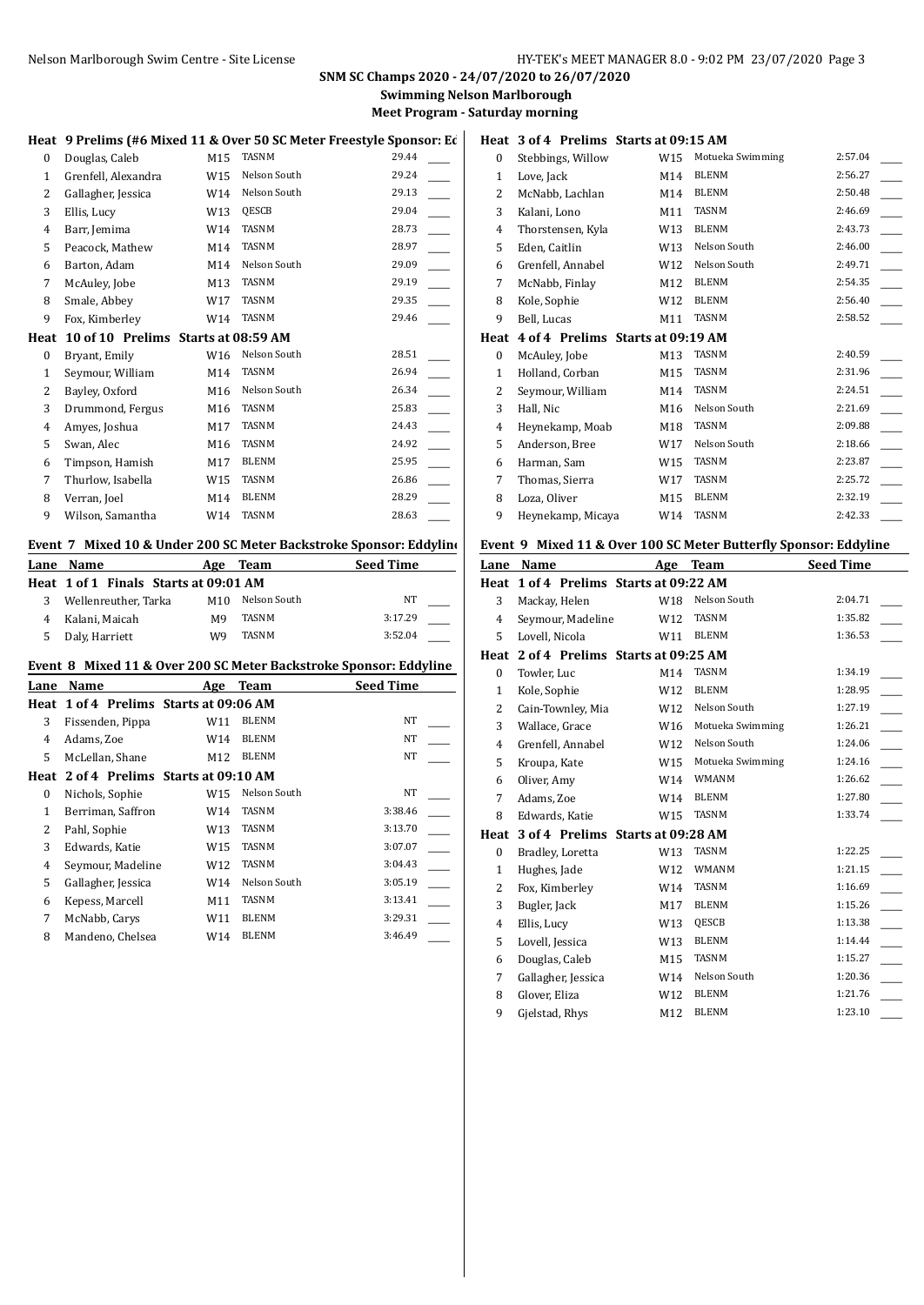# Nelson Marlborough Swim Centre - Site License **HY-TEK's MEET MANAGER 8.0 - 9:02 PM 23/07/2020** Page 4

# **SNM SC Champs 2020 - 24/07/2020 to 26/07/2020**

**Swimming Nelson Marlborough Meet Program - Saturday morning**

## Heat 4 Prelims (#9 Mixed 11 & Over 100 SC Meter Butterfly Sponsor: E **H**

| $\Omega$ | Peacock, Mathew  | M14 | <b>TASNM</b> | 1:11.24 |  |
|----------|------------------|-----|--------------|---------|--|
| 1        | Verran, Joel     | M14 | <b>BLENM</b> | 1:09.13 |  |
| 2        | Barr, Jemima     | W14 | <b>TASNM</b> | 1:07.96 |  |
| 3        | Wilson, Samantha | W14 | <b>TASNM</b> | 1:04.91 |  |
| 4        | Amyes, Joshua    | M17 | <b>TASNM</b> | 58.50   |  |
| 5        | Marshall, Jaxon  | M16 | TASNM        | 1:04.11 |  |
| 6        | Riley, Piper     | W16 | <b>TASNM</b> | 1:04.96 |  |
| 7        | Mandeno, Ollie   | M16 | <b>BLENM</b> | 1:08.64 |  |
| 8        | Swan, Brooke     | W13 | <b>TASNM</b> | 1:09.35 |  |
| 9        | Loach, Rebecca   | W16 | TASNM        | 1:11.35 |  |

#### **Event 10 Mixed 50 SC Meter Breaststroke Sponsor: Eddyline**

| Lane             | Name                                  | Age             | <b>Team</b>      | <b>Seed Time</b> |  |
|------------------|---------------------------------------|-----------------|------------------|------------------|--|
| Heat             | 1 of 9 Finals Starts at 09:32 AM      |                 |                  |                  |  |
| $\boldsymbol{0}$ | Yeo, Macey                            | W10             | <b>TASNM</b>     | NT               |  |
| $\mathbf{1}$     | Wellenreuther, Tarka                  | M <sub>10</sub> | Nelson South     | <b>NT</b>        |  |
| $\overline{2}$   | Taylor, Charlotte                     | W11             | Nelson South     | NT               |  |
| 3                | Ellena, Rocco                         | M10             | Nelson South     | 1:22.79          |  |
| 4                | Petersen, Imogen                      | W8              | WAICB            | X1:10.89         |  |
| 5                | Alford, Lydia                         | W8              | Nelson South     | 1:16.26          |  |
| 6                | Bugler, Samuel                        | M16             | <b>BLENM</b>     | NT               |  |
| 7                | Bell, Dylan                           | M11             | <b>TASNM</b>     | NT               |  |
| 8                | Bowhill, Ella                         | W10             | BLENM            | NT               |  |
|                  | Heat 2 of 9 Finals Starts at 09:34 AM |                 |                  |                  |  |
| 0                | Krahagen, Alex                        | M <sub>9</sub>  | WMANM            | 1:06.14          |  |
| $\mathbf{1}$     | Tantrum, Monique                      | W11             | <b>BLENM</b>     | 1:01.35          |  |
| $\overline{2}$   | Howie, Valentina                      | W10             | Nelson South     | 59.38            |  |
| 3                | Clements, Ella                        | W10             | <b>TASNM</b>     | 58.12            |  |
| $\overline{4}$   | Fraser, Emma                          | W12             | Motueka Swimming | 57.79            |  |
| 5                | Tremblay, Laura                       | W9              | Nelson South     | 57.80            |  |
| 6                | Hu, Yiduo                             | M9              | <b>TASNM</b>     | 58.76            |  |
| 7                | Petersen, Caitlin                     | W10             | WAICB            | X59.79           |  |
| 8                | Hughes, Charlie                       | M <sub>9</sub>  | <b>WMANM</b>     | 1:05.73          |  |
| 9                | Howie, Ammara                         | W8              | Nelson South     | 1:08.06          |  |
| Heat             | 3 of 9 Finals Starts at 09:36 AM      |                 |                  |                  |  |
| 0                | Plant, Rylie                          | W14             | <b>BLENM</b>     | 56.90            |  |
| $\mathbf{1}$     | Linyard, Nia                          | W10             | TASNM            | 56.22            |  |
| 2                | Collett, Stella                       | W12             | <b>BLENM</b>     | 55.51            |  |
| 3                | Howie, Jasmine                        | W12             | Nelson South     | 54.99            |  |
| 4                | McNabb, Carys                         | W11             | <b>BLENM</b>     | 53.74            |  |
| 5                | Marsh, Katie                          | W11             | <b>BLENM</b>     | 54.15            |  |
| 6                | Bennett, Charlie                      | W10             | <b>BLENM</b>     | 55.44            |  |
| 7                | Schwarzenbach, Isabelle               | W12             | Motueka Swimming | 56.02            |  |
| 8                | Bradley, Billy                        | M13             | TASNM            | 56.32            |  |
| 9                | Goomes, Rosie                         | W12             | Nelson South     | 57.37            |  |

|              |                 |                       | Heat 4 of 9 Finals Starts at 09:37 AM |     |                  |       |
|--------------|-----------------|-----------------------|---------------------------------------|-----|------------------|-------|
| 0            | Hall, Andrew    |                       |                                       | M11 | <b>BLENM</b>     | 52.89 |
| $\mathbf{1}$ |                 | Nichols, Sophie       |                                       | W15 | Nelson South     | 52.32 |
| 2            | Perry, Brooke   |                       |                                       | W12 | TASNM            | 51.34 |
| 3            | Fraser, Bree    |                       |                                       | W13 | Motueka Swimming | 50.95 |
| 4            | Kalani, Maicah  |                       |                                       | M9  | <b>TASNM</b>     | 50.67 |
| 5            |                 | Stocker, Harmony      |                                       | W11 | <b>TASNM</b>     | 50.71 |
| 6            |                 | Adams, Samara         |                                       | W12 | TASNM            | 51.18 |
| 7            | Old, Keisha     |                       |                                       | W9  | Nelson South     | 51.56 |
| 8            | Smale, Kirsten  |                       |                                       | W11 | TASNM            | 52.78 |
| 9            | Tijsen, Eise    |                       |                                       | M12 | <b>WMANM</b>     | 53.11 |
|              |                 |                       | Heat 5 of 9 Finals Starts at 09:39 AM |     |                  |       |
| 0            | Roberts, Freya  |                       |                                       | W12 | Nelson South     | 50.23 |
| 1            | Ellena, Eva     |                       |                                       | W13 | Nelson South     | 49.51 |
| 2            |                 | Munro, Bridget        |                                       | W13 | TASNM            | 49.29 |
| 3            |                 | Linyard, Keshia       |                                       | W12 | TASNM            | 48.89 |
| 4            |                 | Adams, George         |                                       | M11 | <b>BLENM</b>     | 48.41 |
| 5            | Smith, Mikaela  |                       |                                       | W13 | <b>WMANM</b>     | 48.78 |
| 6            |                 | Satherley, Helena     |                                       | W13 | Motueka Swimming | 49.20 |
| 7            |                 | Berriman, Saffron     |                                       | W14 | TASNM            | 49.41 |
| 8            | Bradford, Lara  |                       |                                       | W10 | TASNM            | 49.82 |
| 9            | Bell, Lucas     |                       |                                       | M11 | TASNM            | 50.47 |
|              |                 |                       | Heat 6 of 9 Finals Starts at 09:41 AM |     |                  |       |
| 0            | Ruane, Keara    |                       |                                       | W12 | TASNM            | 47.33 |
| $\mathbf{1}$ |                 | Kenyon, Zarriah       |                                       | W12 | <b>TASNM</b>     | 46.67 |
| 2            | Hughes, Maia    |                       |                                       | W14 | WMANM            | 46.19 |
| 3            |                 | Bradley, Loretta      |                                       | W13 | TASNM            | 45.57 |
| 4            | Kalani, Lono    |                       |                                       | M11 | TASNM            | 44.83 |
| 5            |                 | Tremblay, Corey       |                                       | M12 | Nelson South     | 45.25 |
| 6            |                 | McKay, Brianna        |                                       | W11 | TASNM            | 46.18 |
| 7            | Reid, Dylan     |                       |                                       | M13 | TASNM            | 46.39 |
| 8            | Old, Joshua     |                       |                                       | M12 | Nelson South     | 46.78 |
| 9            | Bryant, Finn    |                       |                                       |     | M12 Nelson South | 47.37 |
|              |                 |                       | Heat 7 of 9 Finals Starts at 09:42 AM |     |                  |       |
| 0            |                 | McNabb, Lachlan       |                                       | M14 | <b>BLENM</b>     | 44.62 |
| $\mathbf{1}$ |                 | Cain-Townley, Mia     |                                       |     | W12 Nelson South | 44.34 |
| 2            | Bayley, Ariah   |                       |                                       | W12 | Nelson South     | 43.97 |
| 3            | Swain, Edward   |                       |                                       | M13 | TASNM            | 42.70 |
| 4            | Verran, Joel    |                       |                                       | M14 | <b>BLENM</b>     | 42.09 |
| 5            | Ruane, Emer     |                       |                                       | W14 | TASNM            | 42.54 |
| 6            | Gjelstad, Rhys  |                       |                                       | M12 | <b>BLENM</b>     | 42.86 |
| 7            | Hall, Matthew   |                       |                                       | M13 | BLENM            | 44.11 |
| 8            | Hughes, Jade    |                       |                                       | W12 | WMANM            | 44.36 |
| 9            |                 | Stebbings, Willow     |                                       | W15 | Motueka Swimming | 44.74 |
| Heat         |                 |                       | 8 of 9 Finals Starts at 09:44 AM      |     |                  |       |
| 0            | Gjelstad, Emily |                       |                                       | W13 | BLENM            | 41.29 |
| $\mathbf{1}$ | Traut, Lucca    |                       |                                       | M13 | TASNM            | 40.68 |
| 2            | Ketel, Mya      |                       |                                       | W13 | TASNM            | 40.32 |
| 3            | Timpson, Lexi   |                       |                                       | W15 | BLENM            | 39.95 |
| 4            |                 | Wilson, Samantha      |                                       | W14 | TASNM            | 38.68 |
| 5            | Kroupa, Kate    |                       |                                       | W15 | Motueka Swimming | 39.01 |
| 6            | Marra, Luci     |                       |                                       | W15 | BLENM            | 40.03 |
| 7            |                 | Huata-Findlay, Olivia |                                       | W12 | Nelson South     | 40.50 |
| 8            | Wallace, Grace  |                       |                                       | W16 | Motueka Swimming | 41.04 |
| 9            | Alford, Will    |                       |                                       | M13 | Nelson South     | 41.90 |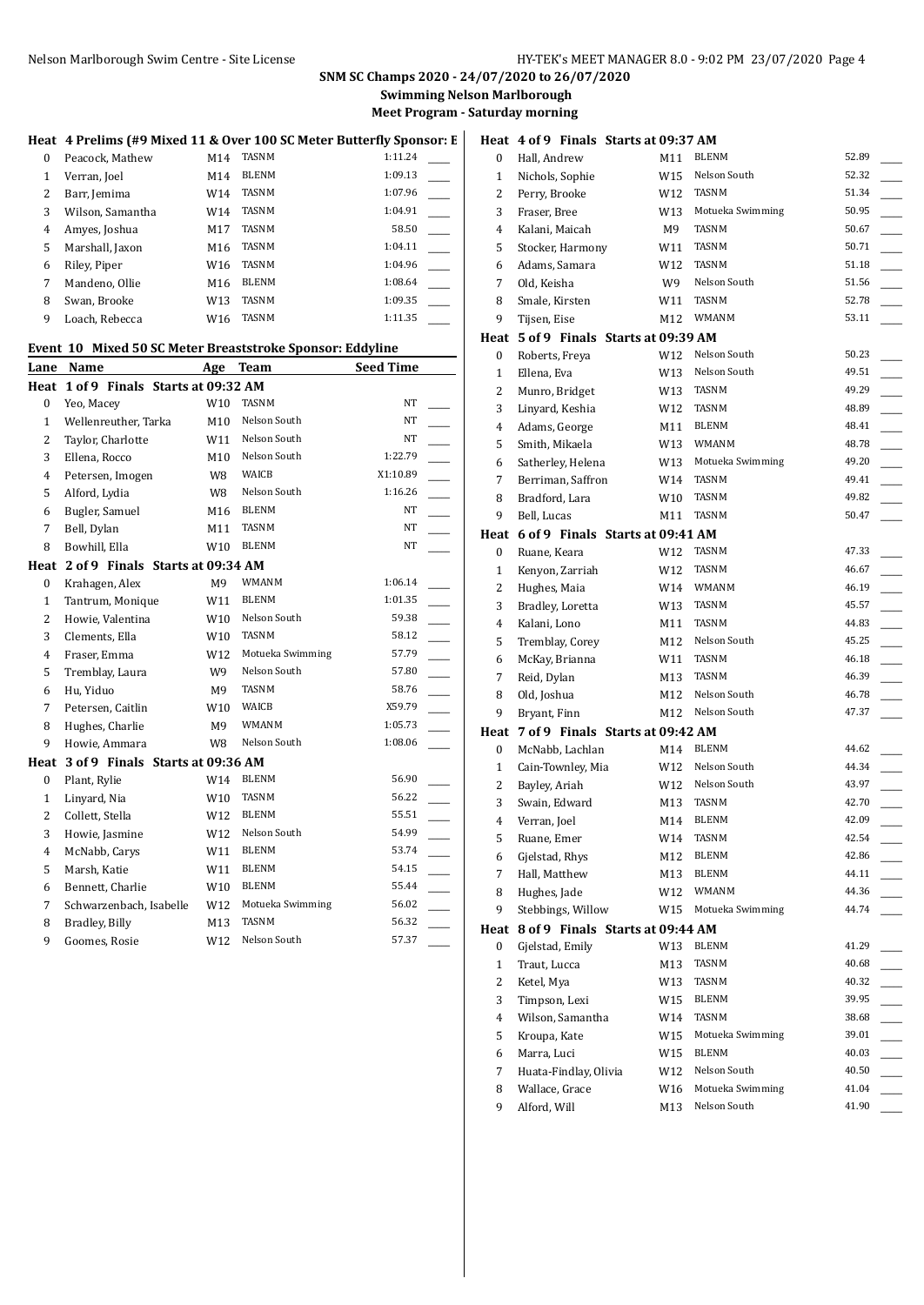## Nelson Marlborough Swim Centre - Site License **HY-TEK's MEET MANAGER 8.0 - 9:02 PM 23/07/2020** Page 5

# **SNM SC Champs 2020 - 24/07/2020 to 26/07/2020**

**Swimming Nelson Marlborough**

**Meet Program - Saturday morning**

### **Heat 9 Finals (#10 Mixed 50 SC Meter Breaststroke Sponsor: Eddyline)**

| 0 | Satherley, Jacob      | M15 | Motueka Swimming | 37.49 |  |
|---|-----------------------|-----|------------------|-------|--|
| 1 | Richards, Minnette    | W14 | <b>BLENM</b>     | 36.25 |  |
| 2 | Hall, Lilly           | W14 | Nelson South     | 34.12 |  |
| 3 | Anderson, Bree        | W17 | Nelson South     | 33.36 |  |
| 4 | Lile, Reuben          | M16 | <b>TASNM</b>     | 32.61 |  |
| 5 | Huata-Findlay, Wilson | M14 | Nelson South     | 33.31 |  |
| 6 | Eden, Connor          | M15 | Nelson South     | 33.98 |  |
| 7 | Loach, Rebecca        | W16 | <b>TASNM</b>     | 34.58 |  |
| 8 | Peacock, Mathew       | M14 | <b>TASNM</b>     | 37.40 |  |
| 9 | Hobbs, Hannah         | W14 | Nelson South     | 38.60 |  |
|   |                       |     |                  |       |  |

#### **Event 11 Mixed 10 & Under 200 SC Meter Freestyle Sponsor: Eddyline**

| Lane | Name                                  | Age            | Team         | <b>Seed Time</b> |
|------|---------------------------------------|----------------|--------------|------------------|
|      | Heat 1 of 1 Finals Starts at 09:47 AM |                |              |                  |
|      | Wellenreuther, Tarka                  | M10            | Nelson South | NT               |
| 2    | Petersen, Imogen                      | W8             | WAICB        | X4:05.70         |
| 3    | Pawson, Kyan                          | M <sub>9</sub> | Nelson South | 3:17.10          |
| 4    | Bradford, Lara                        | W10            | <b>TASNM</b> | 3:02.34          |
| 5    | Petersen, Caitlin                     | W10            | WAICB        | X3:14.55         |
| 6    | Old, Keisha                           | W9             | Nelson South | 3:20.35          |
|      | Bennett, Charlie                      | W10            | <b>BLENM</b> | NT               |
| 8    | Daly, Harriett                        | W9             | <b>TASNM</b> | NT               |
|      |                                       |                |              |                  |

#### **Event 12 Mixed 11 & Over 200 SC Meter Freestyle Sponsor: Eddyline**

| Lane           | Name                              | Age | Team             | Seed Time |  |
|----------------|-----------------------------------|-----|------------------|-----------|--|
| Heat           | 1 of 8 Prelims Starts at 09:51 AM |     |                  |           |  |
| 3              | Schwarzenbach, Isabelle           | W12 | Motueka Swimming | <b>NT</b> |  |
| 4              | Tijsen, Eise                      | M12 | <b>WMANM</b>     | 3:16.09   |  |
| 5              | Russ, Finn                        | M13 | Nelson South     | NT        |  |
| Heat           | 2 of 8 Prelims Starts at 09:55 AM |     |                  |           |  |
| $\bf{0}$       | Marsh, Katie                      | W11 | <b>BLENM</b>     | 3:02.56   |  |
| 1              | Goomes, Rosie                     | W12 | Nelson South     | 2:59.97   |  |
| 2              | Stocker, Harmony                  | W11 | <b>TASNM</b>     | 2:55.66   |  |
| 3              | Kepess, Marcell                   | M11 | TASNM            | 2:55.13   |  |
| 4              | Bell, Lucas                       | M11 | <b>TASNM</b>     | 2:52.75   |  |
| 5              | Munro, Bridget                    | W13 | <b>TASNM</b>     | 2:53.13   |  |
| 6              | Pahl, Sophie                      | W13 | <b>TASNM</b>     | 2:55.49   |  |
| 7              | Nichols, Sophie                   | W15 | Nelson South     | 2:56.37   |  |
| 8              | Old, Joshua                       | M12 | Nelson South     | 3:01.61   |  |
| 9              | McNabb, Carys                     | W11 | <b>BLENM</b>     | 3:04.51   |  |
| Heat           | 3 of 8 Prelims Starts at 09:59 AM |     |                  |           |  |
| 0              | Plant, Rylie                      | W14 | <b>BLENM</b>     | 2:51.05   |  |
| 1              | McKay, Brianna                    | W11 | <b>TASNM</b>     | 2:48.68   |  |
| 2              | Watts, Maddie                     | W16 | Motueka Swimming | 2:46.25   |  |
| 3              | Hall, Matthew                     | M13 | <b>BLENM</b>     | 2:43.78   |  |
| $\overline{4}$ | Bayley, Ariah                     | W12 | Nelson South     | 2:42.62   |  |
| 5              | Towler, Luc                       | M14 | <b>TASNM</b>     | 2:43.30   |  |
| 6              | Hine, Ellinor                     | W15 | Nelson South     | 2:43.90   |  |
| 7              | Alford, Will                      | M13 | Nelson South     | 2:46.87   |  |
| 8              | Lovell, Nicola                    | W11 | <b>BLENM</b>     | 2:49.64   |  |
| 9              | Edwards, Katie                    | W15 | TASNM            | 2:51.14   |  |
|                |                                   |     |                  |           |  |

|                | Heat 4 of 8 Prelims Starts at 10:03 AM |     |                  |                    |
|----------------|----------------------------------------|-----|------------------|--------------------|
| 0              | Bryant, Finn                           | M12 | Nelson South     | 2:40.72            |
| 1              | Stebbings, Willow                      | W15 | Motueka Swimming | 2:40.03            |
| 2              | Ellena, Eva                            | W13 | Nelson South     | 2:39.22            |
| 3              | Tremblay, Corey                        | M12 | Nelson South     | 2:35.95            |
| 4              | Traut, Lucca                           | M13 | <b>TASNM</b>     | 2:35.55            |
| 5              | Heynekamp, Micaya                      | W14 | <b>TASNM</b>     | 2:35.90            |
| 6              | Kalani, Lono                           | M11 | TASNM            | 2:37.51            |
| 7              | Ruane, Keara                           | W12 | <b>TASNM</b>     | 2:39.28            |
| 8              | Kole, Sophie                           | W12 | <b>BLENM</b>     | 2:40.19            |
| 9              | Krahagen, Charlotte                    | W13 | WMANM            | 2:41.14            |
|                | Heat 5 of 8 Prelims Starts at 10:06 AM |     |                  |                    |
| 0              | Swain, Edward                          | M13 | TASNM            | 2:33.78            |
| 1              | Bennett, Jessica                       | W14 | <b>BLENM</b>     | 2:32.57            |
| 2              | Satherley, Jacob                       | M15 | Motueka Swimming | 2:31.75            |
| 3              | Lovell, Jessica                        | W13 | BLENM            | 2:29.55            |
| $\overline{4}$ | Glover, Eliza                          | W12 | <b>BLENM</b>     | 2:27.32            |
| 5              | Huata-Findlay, Olivia                  | W12 | Nelson South     | 2:28.53            |
| 6              | McAuley, Jobe                          | M13 | <b>TASNM</b>     | 2:30.27            |
| 7              | McNabb, Lachlan                        | M14 | BLENM            | 2:31.82            |
| 8              | Chadderton, Emily                      | W13 | Nelson South     | 2:32.82            |
| 9              | Wallace, Grace                         | W16 | Motueka Swimming | 2:35.37            |
|                | Heat 6 of 8 Prelims Starts at 10:10 AM |     |                  |                    |
| 0              | Thorstensen, Kyla                      | W13 | <b>BLENM</b>     | 2:25.83            |
| $\mathbf{1}$   | Scott, Jess                            | W15 | TASNM            | 2:24.70            |
| 2              | Hobbs, Hannah                          | W14 | Nelson South     | 2:24.46            |
| 3              | Holland, Corban                        | M15 | TASNM            | 2:19.51            |
| 4              | Verran, Joel                           | M14 | <b>BLENM</b>     | 2:18.62            |
| 5              | Swan, Brooke                           | W13 | TASNM            | 2:19.21            |
| 6              | Fox, Kimberley                         | W14 | <b>TASNM</b>     | 2:20.82            |
| 7              | Richards, Minnette                     | W14 | <b>BLENM</b>     | 2:24.58            |
| 8              | Bronte, Elysia                         | W16 | WMANM            | 2:24.87            |
| 9              | Gallagher, Jessica                     | W14 | Nelson South     | 2:26.12            |
|                | Heat 7 of 8 Prelims Starts at 10:13 AM |     |                  |                    |
| 0              | Bugler, Jack                           | M17 | <b>BLENM</b>     | 2:18.49            |
| 1              | Marshall, Alexandra                    | W13 | TASNM            | 2:16.38            |
| 2              | Seymour, William                       | M14 | <b>TASNM</b>     | 2:12.95            |
| 3              | Anderson, Bree                         | W17 | Nelson South     | 2:11.01            |
| 4              | Thurlow, Isabella                      | W15 | TASNM            | 2:09.33            |
| 5              | Bryant, Emily                          | W16 | Nelson South     | 2:10.13            |
| 6              | Timpson, Hamish                        | M17 | <b>BLENM</b>     | 2:11.42            |
| 7              | Barton, Adam                           | M14 | Nelson South     | 2:13.97            |
| 8              | Loza, Oliver                           | M15 | <b>BLENM</b>     | 2:17.43            |
| 9              | Grenfell, Alexandra                    | W15 | Nelson South     | 2:18.60            |
| Heat           | 8 of 8 Prelims Starts at 10:16 AM      |     | TASNM            |                    |
| 0              | Smale, Abbey                           | W17 |                  | 2:08.67            |
| $\mathbf{1}$   | Hall, Nic                              | M16 | Nelson South     | 2:01.50            |
| 2              | Glover, George                         | M17 | BLENM<br>TASNM   | 1:58.55<br>1:58.03 |
| 3              | Heynekamp, Moab                        | M18 | TASNM            |                    |
| $\overline{4}$ | Amyes, Joshua                          | M17 | TASNM            | 1:54.81<br>1:57.45 |
| 5              | Swan, Alec                             | M16 | TASNM            | 1:58.40            |
| 6              | Drummond, Fergus                       | M16 | Nelson South     | 1:59.04            |
| 7              | Bayley, Oxford<br>Thomas, Sierra       | M16 | TASNM            | 2:08.56            |
| 8<br>9         | Riley, Piper                           | W17 | TASNM            | 2:08.71            |
|                |                                        | W16 |                  |                    |